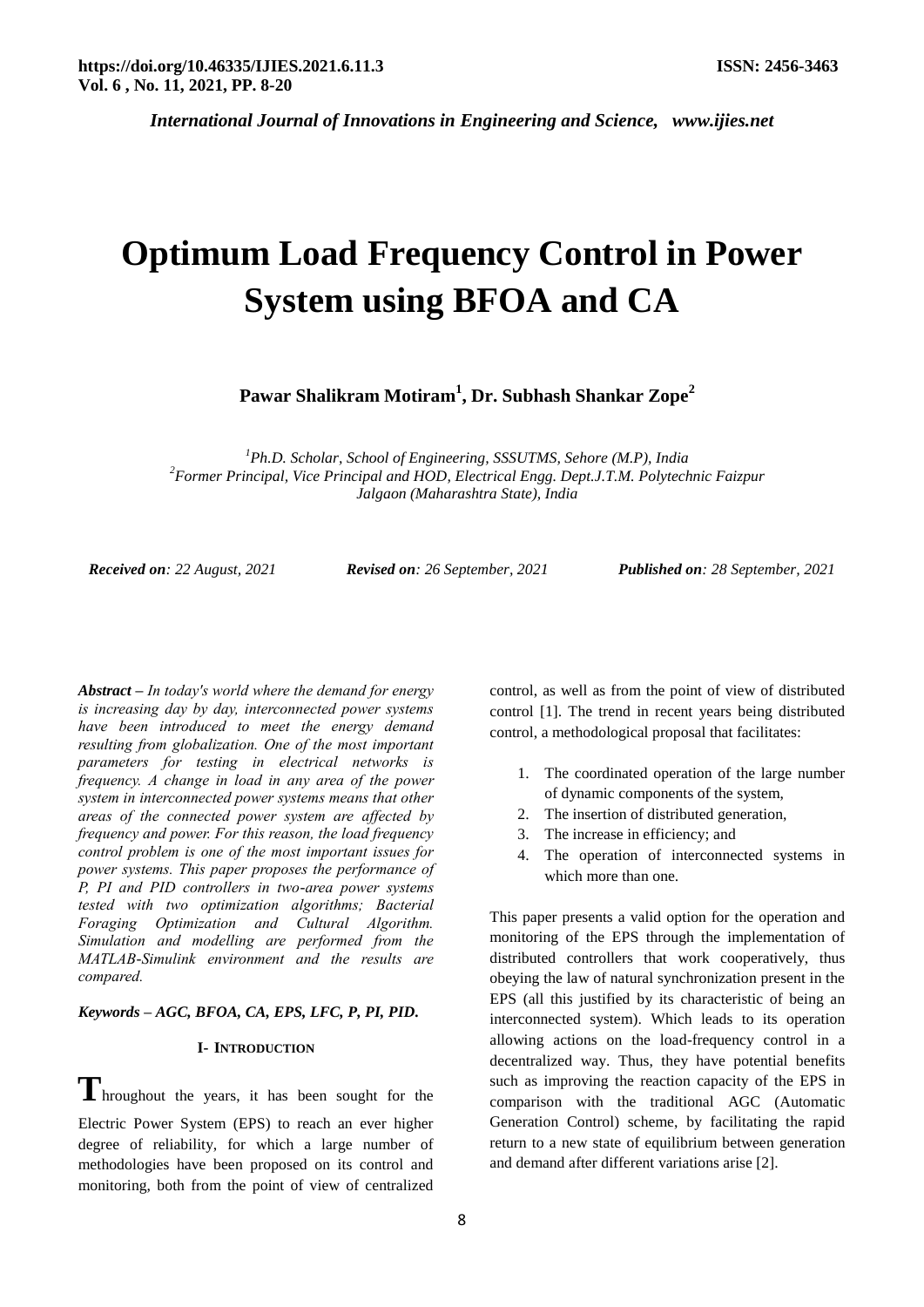Indeed, the purpose of all the studies carried out in the electricity sector look for valid alternatives that allow to increase the autonomy of operation [1] - [2], increase the reliability of the system, improve performance in response to different events, raise levels quality of the energy supplied, etc., and in this case the implementation of a distributed architecture within the electrical system is capable of solving many of the needs, all this thanks to the philosophy of dividing the efforts in a balanced way between each and every one of the local controllers to carry out the control and monitoring tasks. For this, the development of this paper will provide a valid control alternative for the EPS from the perspective of distributed control, initially studied from mathematical rigor with its modeling and validated using simulation tools available in engineering, therefore it serves as a base study for new proposals for distributed control applied to the electricity sector.

In today's world where the energy need is increasing day by day, interconnected power systems have been established in order to meet the energy need with the effect of globalization. So much so that a country does not only want to create interconnected systems within itself, but also wants to exchange power with neighboring countries at the most affordable costs [3].

Necessary arrangements and adjustments need to be made to connect interconnected systems to each other. First of all, all systems connected to the interconnected system must be stable within themselves. However, the frequencies of all systems must be the same and controllable.

Frequency is one of the most important parameters to be controlled in power systems. In order for a power system to work stable, the frequency must remain constant. This is only possible with the balance of power. The power balance mentioned here is the situation where the sum of active power generated and active loads, losses and active powers flowing on the connection lines of the system are equal to each other. When the balance is disturbed, deviations in frequency begin to occur [4]. When energy production increases in an interconnected system, or in other words, when the energy requirement decreases, the frequency of the interconnected system will start to increase. Likewise, if the production decreases or the energy need increases, the frequency of the system will decrease. In order to keep the system frequency at the desired value, the turbines are controlled as speed regulators in the generators. As a result, the process of adjusting the electricity produced in power systems and the frequency according to the changing consumption is called Load Frequency Control (LFC) [5].

If the amount of electricity consumed per capita indicates the level of development of a country, then the quality of this consumed energy is now an important criterion. System frequency and voltage are the two most important parameters in determining power quality. Frequency takes longer to control voltage and is the dominant parameter in an electrical system. For this reason, the parameter that mainly needs to be controlled in the system is frequency [6]. An interconnected electrical system consists of many sections that work together. A change in power (supply or demand) that occurs in one of these areas will affect the other connected fields in terms of frequency and power. In addition, the characteristic of the communication line between fields connected to the electrical system is another factor that influences the frequency variation. When the frequency variation of the power system exceeds the specified limits, it can lead to serious problems of instability in the power system, shutdown of the power plants connected to the system, and, at a later stage, to system collapse (black - external). In this case, the region served by the system will be left without electricity and there will be huge economic losses. In Turkey - 77 million in 2015 and 150 million in 2012, in Bangladesh in 2014 - the collapse of the system, which affected 620 million people in India, are examples of this situation. [7] Therefore, control of the frequency of replenishment of the balance today is a very important issue, given the area of influence and the associated economic losses.

The creation of many algorithms from the 1970s to the present has been inspired by the behavior of systems / living things in nature, such as nature, society, culture, politics and humans. The term heuristic is used to refer to the combination of rules and randomness of simulated natural phenomena. In recent years, heuristic methods have attracted the attention of researchers from many disciplines. This interest has increased further with its application to solving real-world optimization problems in many areas such as trade and industry, especially in engineering applications. Different metaphors are used for each heuristic search optimization. For example, the Particle Swarm Optimization (PSO) algorithm, introduced in 1995, simulates the behavior of flocks and provides optimized results for tuning the PID controller to control the loading rate [8]; Harmony Search Algorithm (HSA) and Cuckoo Search Optimization have also been used to optimize the fuzzy PID by detecting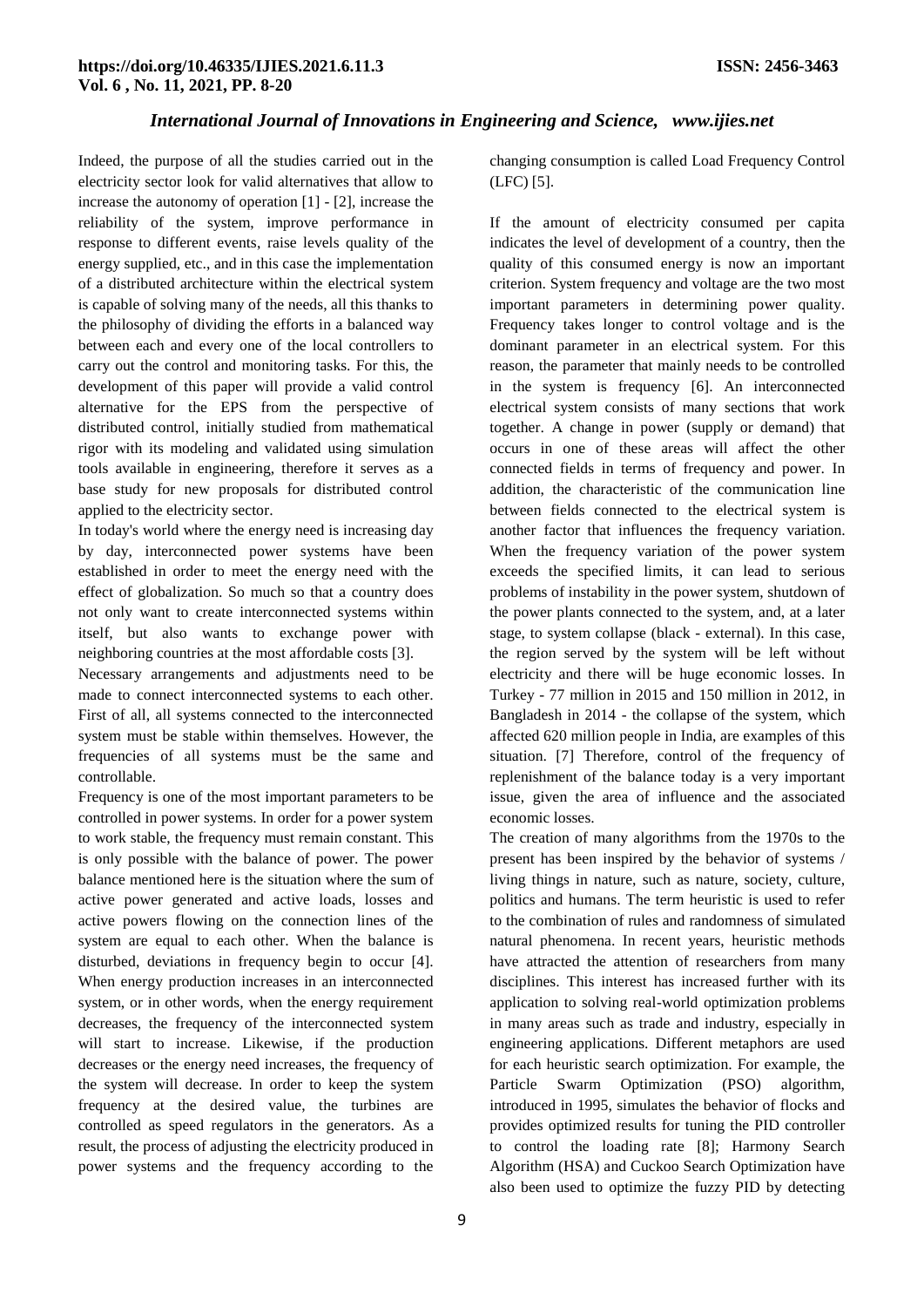situations where the match is perfect [9]; The Bacterial Foraging Optimization Algorithm (BFOA) simulates the process of finding nutrients by bacteria with the lowest energy [10]. The artificial bee colony (ABC) algorithm was used to optimize the PID and simulate the behavior of a swarm of honeybees in search of food [11]. LFC control based on the firefly algorithm (FA) is proposed to be implemented according to their idealization of the light-emitting characteristics of fireflies [12]. The Gravity Search Algorithm (GSA) was created based on the concept of the interaction of masses and the laws of gravity [13]. Teaching and Learning-Based Optimization (TLBO), announced in 2011, mimics the teachinglearning process of a teacher and student in the classroom [14]. The Krill Herd (KH) algorithm, announced in 2012, works by simulating the catch of a krill herd in response to specific biological and ecological processes [15] [16].

Conventional PID controllers are used as generalized controllers for automatic generation control in power systems [7] [17] [18]. Numerous studies have been conducted to determine the most appropriate PID parameters [19] [20] [21] [22]. While most of the methods described in the literature seem to be effective for determining controller gains, some have problems such as slow convergence and some get stuck at local minima during the global minimum search phase. The Cultural Algorithm (CA) and the Bacterial Search Optimization Algorithm (BFOA) are heuristic methods that have shown the best performance with these aspects [23] [24].

This paper proposes a comparative analysis of two optimization methods, the cultural algorithm and BFOA, to determine the optimal values of the parameters of the regulator that controls the frequency in a two-area electrical system. MATLAB-Simulink tool is used for model implementation and simulation. The second section presents proposed method for controlling the load frequency. The simulations and results are presented in the third section, and finally the fourth section provides concluding remarks.

#### **II -PROPOSED METHODOLOGY**

## *A.* **Power System Model**

In a power plant with a rotating machine, potential / kinetic energy is converted to mechanical energy by turbines and then to mechanical energy to electrical energy in generators. A simplified equation of motion for this principle:

$$
T_m - T_e = J \frac{d\omega}{dt} \tag{1}
$$

It is written in the form. Here  $T_m$  is the mechanical moment,  $T_e$  is the load moment,  $\overline{J}$  is the moment of inertia and  $\omega$  is the angular velocity.

The areas connected by connecting lines constitute an interconnected electrical system. Each area energizes its users, and the connecting lines connecting the fields allow energy to flow between areas. Therefore, when a sudden load change occurs in one area, it affects the frequency values in other areas and the power change values of the connecting lines. The controller needs transient information for each zone to restore the system to the desired steady-state value. Therefore, one can reset the system frequency to the desired steady-state value. Disregarding the losses occurring in the lines connecting the two separate areas, the power in the connecting line can be written as follows:

$$
P_{line12} = \frac{|V_1| \cdot |V_2|}{X_{12}} \sin(\delta_1 - \delta_2)
$$
 (2)

Here,  $V_1$  and  $V_2$  represent the amplitude of the 1<sup>st</sup> and 2<sup>nd</sup> area voltages respectively, the phase angles  $\delta_1$  and  $\delta_2$ , and  $X_{12}$  the connecting line impedance. Phase angle changes for each area:

$$
\Delta \delta = 2\pi \int \Delta f dt
$$
\n(3)

When written in the form of power change between areas will be:

$$
\Delta P_{12} = \frac{|V_1| \cdot |V_2|}{X_{12}} \cos(\delta_1 - \delta_2) (\Delta \delta_1 - \Delta \delta_2)
$$
  
=  $T_{12} (\Delta \delta_1 - \Delta \delta_2)$  (4)

Synchronizing moment coefficient of the line expressed in the form:

$$
T_{12} = \frac{|V_1| \cdot |V_2|}{X_{12}} \cos(\delta_1 - \delta_2) \tag{5}
$$

When the moment coefficient is written instead in equation (4), the connection line power change will be:

$$
\Delta P_{tie} = T_{12} (\Delta \delta_1 - \Delta \delta_2) \tag{6}
$$

As a result of a power change of  $\Delta P_L$  in the system, the frequency deviation and the related power change and the area control error (ACE) are as follows, respectively.

$$
\Delta f = \frac{-\Delta P_{L1}}{\frac{1}{R_1} + \frac{1}{R_2} + D_1 + D_2} \tag{7}
$$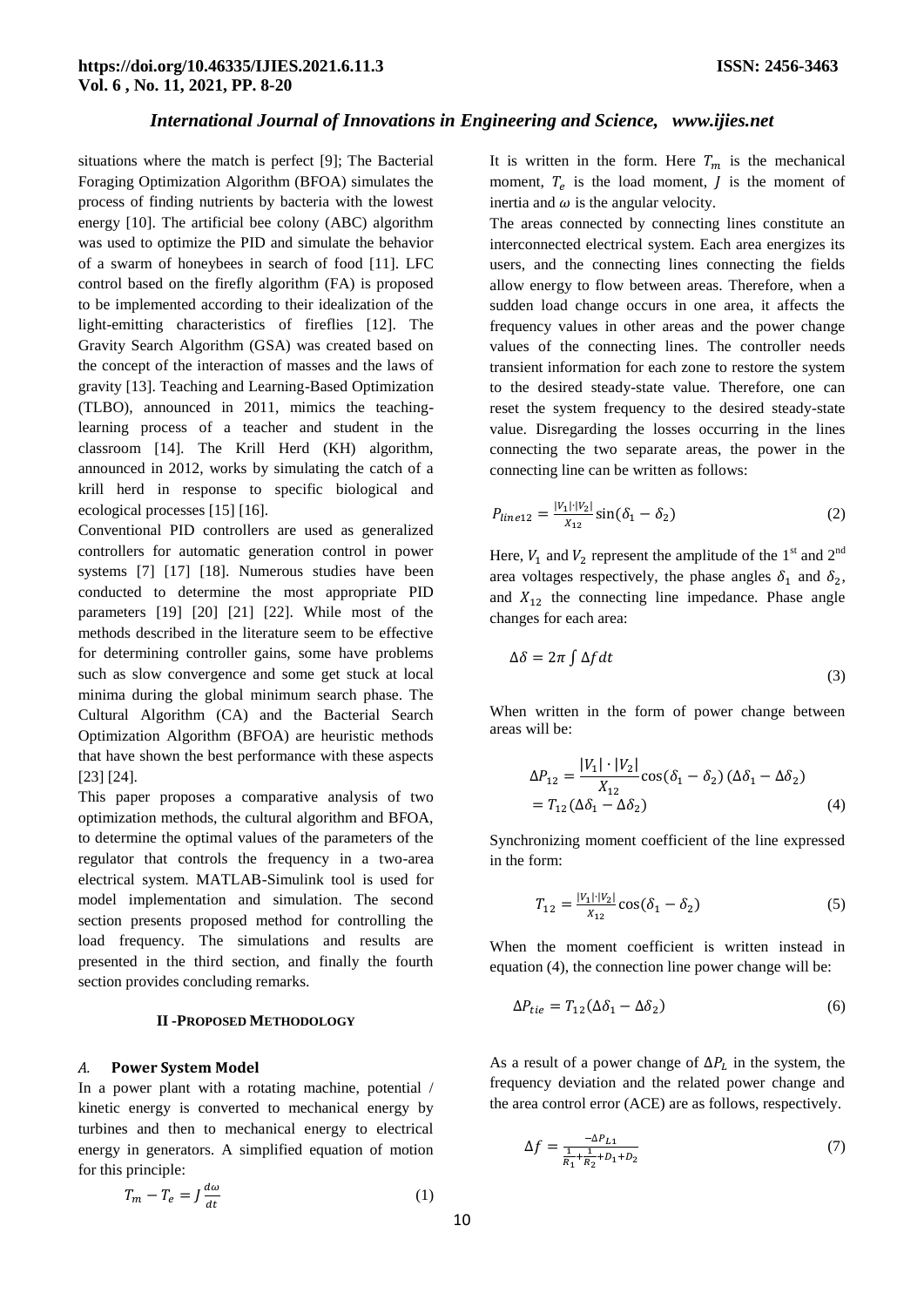$$
P_{tie} = \frac{-\Delta P_{L1}\left(\frac{1}{R_2} + D_2\right)}{\frac{1}{R_1} + \frac{1}{R_2} + D_1 + D_2} \tag{8}
$$

$$
ACE1 = \Delta Ptie + B1 \cdot \Delta f1
$$
 (9)

$$
ACE2 = B2 \cdot \Delta f2 + a12 \cdot \Delta Ptie
$$
 (10)

The transfer functions of each block in the two-area power system model are given below.

#### Regulator

$$
G_{g1}(s) = G_{g2}(s) = \frac{\kappa_h}{\tau_h \cdot s + 1} \tag{11}
$$

Turbine

$$
G_{t1}(s) = G_{t2}(s) = \frac{\kappa_t}{T_t \cdot s + 1} \tag{12}
$$

Connection Line

$$
G_{tl}(s) = \frac{2\pi \cdot T_{12}}{s}
$$
Intermediate Heater (13)

$$
G_{rh1}(s) = G_{rh2}(s) = \frac{(K_{r12} \cdot T_{r11}) \cdot s + 1}{T_{r1} \cdot s + 1} \tag{14}
$$

Power System

$$
G_{ps1}(s) = G_{ps2}(s) = \frac{\kappa_g}{T_g \cdot s + 1} \tag{15}
$$

The system using the model is widely used in the literature [25] [26] and the parameters in these studies are taken as the same. The block diagram of the two-area power system to be controlled according to these equations is given in Figure 1.



*Fig 1- Two-zone power system model [26]*

## *B.* **Load Frequency Control Using P, PI and PID Controller**

The process of increasing or decreasing the power produced is realized by speed regulators controlled by suitably designed controllers. Integral controllers are the most commonly used types of controllers to perform in the literature. In addition, PI, PID, artificial neural networks, fuzzy logic type controllers, fuzzy PI, fuzzy PID and genetic algorithms are also frequently used controller types.

In load frequency control operations performed with PI controllers, it gives good step responses for low-order linear systems, but it is slow in adaptation to a change

that may occur in the interconnected network due to the nonlinearity of the interconnected power systems and causes a steady state error. In this paper, the performance of the P and PI is compared with one of the most used controller i.e. PID controller, in two-area power systems.

**Different PID Actions:** When the process is digital, we will speak of digital control. All signals are digital and sampled at period  $\Delta$ .

To seek a control law one must thus calculate the necessary corrector. In numerical control, it is a question of producing  $u(k)$ .

*1. Proportional (P) Controller*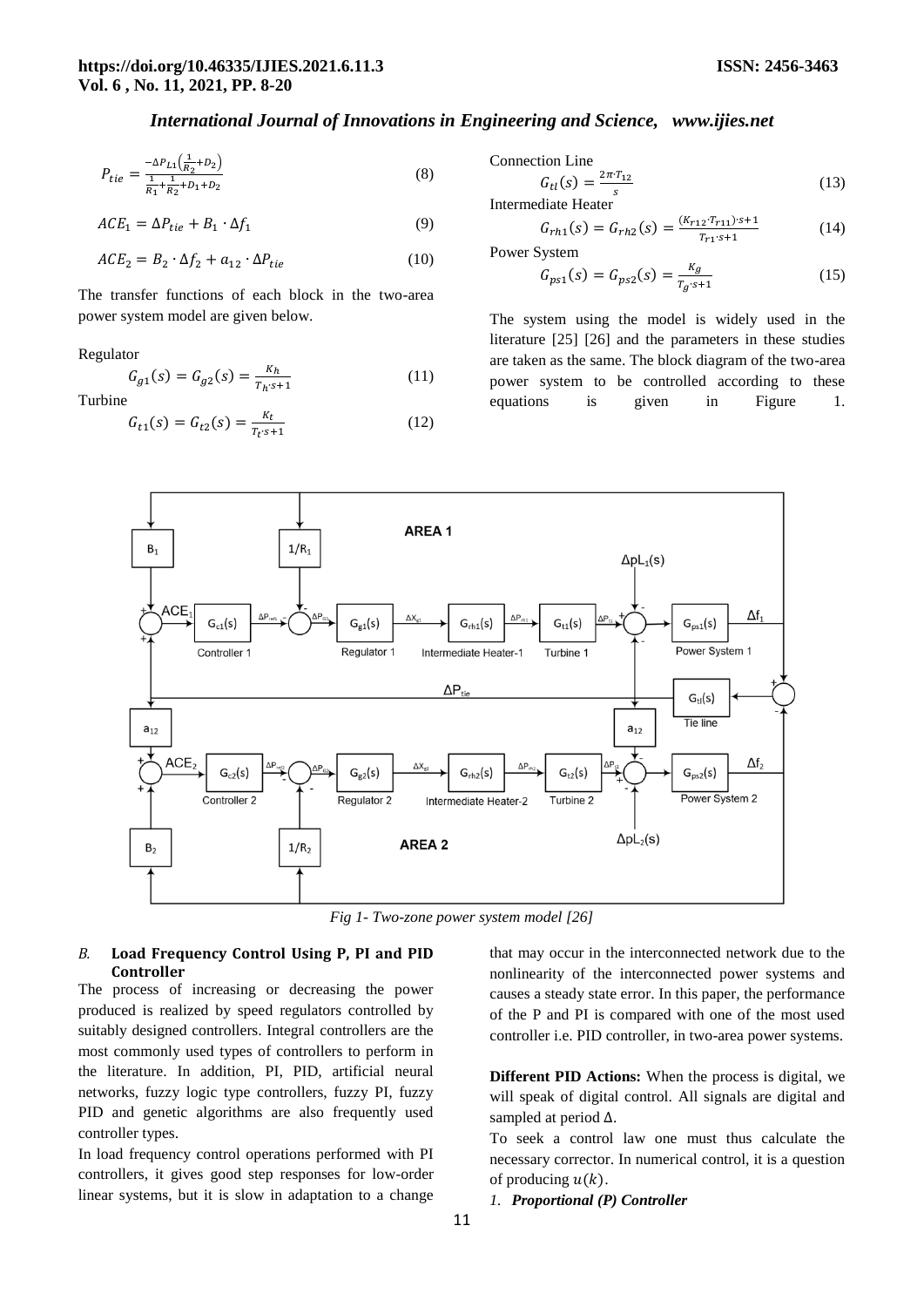The proportional controller improves system response time. The control of this controller is proportional to the error. Its transfer function:

$$
u(k) = K_c \cdot \varepsilon(k) \tag{16}
$$

 $K_c$ : is the proportionality coefficient to be adjusted manually.

#### *2. Proportional Integral (PI) Controller*

For a purely integral controller, the dynamic speed is relatively high. On the other hand, the proportional controller reacts immediately to deviations in the configuration, but cannot completely eliminate the static error. The combination of proportional and integral actions combines the advantage of the "P" controller, which is quick response to command deviations, with the advantage of the "I" controller, which is accurate compensation with controlled amount.

The regulation of this controller is proportional to the error but also proportional to the integral of the error. Then add the proportional controller to the generated command, the sum of the errors made over time. The control algorithm of the PI controller is:

$$
u(k) = K_c. \varepsilon(k) + T_i. \sum \varepsilon(k) \tag{17}
$$

With  $T_i$ : integral time constant.

#### *4. Objective Function*

#### *3. Proportional Integral Derivative (PID) Controller*

PID controller is obtained by the association of three actions; P, I and D. The parameters of the PID controller are: the gain  $K_p$ , the integral time  $T_i$  and the derivative time  $T_d$ , the times being expressed in seconds.

Control algorithm of the PID controller is expressed as:

$$
u(k) = K_c \varepsilon(k) + T_i \sum \varepsilon(k) + T_d \big(\varepsilon(k) - \varepsilon(k-1)\big) \tag{18}
$$

The PID controller consists of three parameters  $K_P$ ,  $K_I$ and  $K_D$ .

$$
u(t) = K\left(e(t) + \frac{1}{T_1} \int_0^t e(t)dt + T_D \frac{de(t)}{dt}\right) (19)
$$

The error signal feeding the PID controller is divided into steady state and transient fault. Since the PID parameters  $K_P$ ,  $K_I$  and  $K_D$  are fixed, they cause both temporary and permanent state errors to continue. Choosing higher values for transient error and lower parameter values for steady state error is a technique that can be used to solve the problem. Compared to the permanent situation, the temporary situation happens in a shorter time. In order to improve the performance of frequency change  $(\Delta \omega)$  and link line power flow  $(\Delta P_{tie})$ characteristics in the power system, the steady state error can be further reduced by increasing the  $K_p$ ,  $K_l$  and  $K_p$ values according to the step response.



*Fig 2- Optimization algorithm applied to controllers*

For the algorithm defined above, the objective function is given by:

$$
Objective Function = \int error(t)dt
$$
\n(20)

This objective function is minimized by using Cultural Algorithm and BFOA algorithm.

#### *C.* **Optimization Algorithms**

The increase in the amount of information used with the development of technology has made the problems multi-dimensional. Accordingly, the speed and quality of the solution to the problems gained importance. The optimum and fast solution of these problems is a situation that scientists are working on. At this point, the concept of optimization has emerged.

The inadequacy of classical optimization algorithms in solving multi-dimensional and complex problems has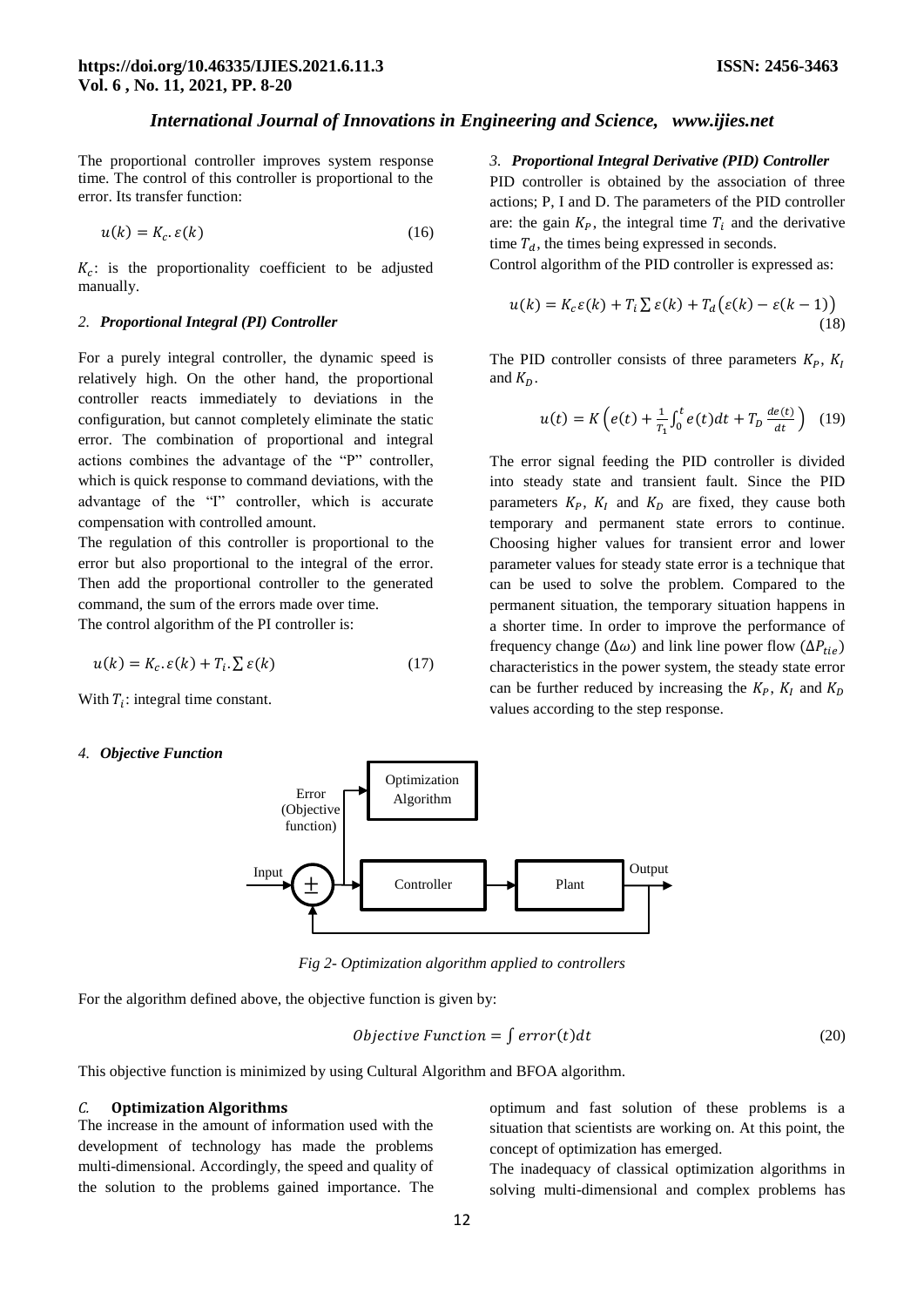led to the development of heuristic algorithms. There are several ways to classify heuristic algorithms. In algorithms inspired by nature, general convergence is achieved by simulation of physical and ecological processes in nature and the algorithm's own optimization mechanisms, and effective results are obtained.

#### *1. Cultural Algorithm*

The cultural algorithm was originally developed by Robert Reynolds [27] as an extension of the evolutionary algorithm. The operation shown in Figure 3 is described in the following model. The algorithms operate in two spaces: the population space and the belief space. In the first space, there are several individuals, each of which has a set of independent characteristics, each of which is

assessed in accordance with a matching function, as in any evolutionary algorithm. Over time, these individuals may have several offspring. The second space is a repository of knowledge that people acquire from generation to generation. The information contained in this space should be available to everyone. The belief space is updated after each iteration with the best person from the population, the knowledge category of the belief space can influence the components of the population through an influence that can affect the population by changing the genome or actions of the individual. To connect the two spaces, communication protocols are established that define rules for the types of information that spaces must exchange.



*Fig 3-Structure for cultural algorithm [28]*

The pseudo code used for the culture algorithm looks like:

- Initialize the populated space.
- Initialize a belief space
- Repeat until final conditions are met.
	- o Perform individual actions in the community
	- o Rate each person with the fitness function
	- o Choose parents to reproduce a new generation of children
	- o Let the belief space alter the genome of the offspring using the influence function

o Upgrade a belief space using the acceptance feature that allows a better person to influence a belief space

#### *2. Bacterial Foraging Optimization Algorithm*

The BFOA, proposed by Passino [29], is an optimization algorithm based on the idea of swarm intelligence and models the behavior of the bacterium Escherichia coli. Found in the human intestine, E. coli uses flagella to move around and is probably the microorganism best understood by science. The algorithm represents the search for these bacteria for nutrients or the removal of toxins, the interaction between bacteria and their reproduction. While changing positions in the search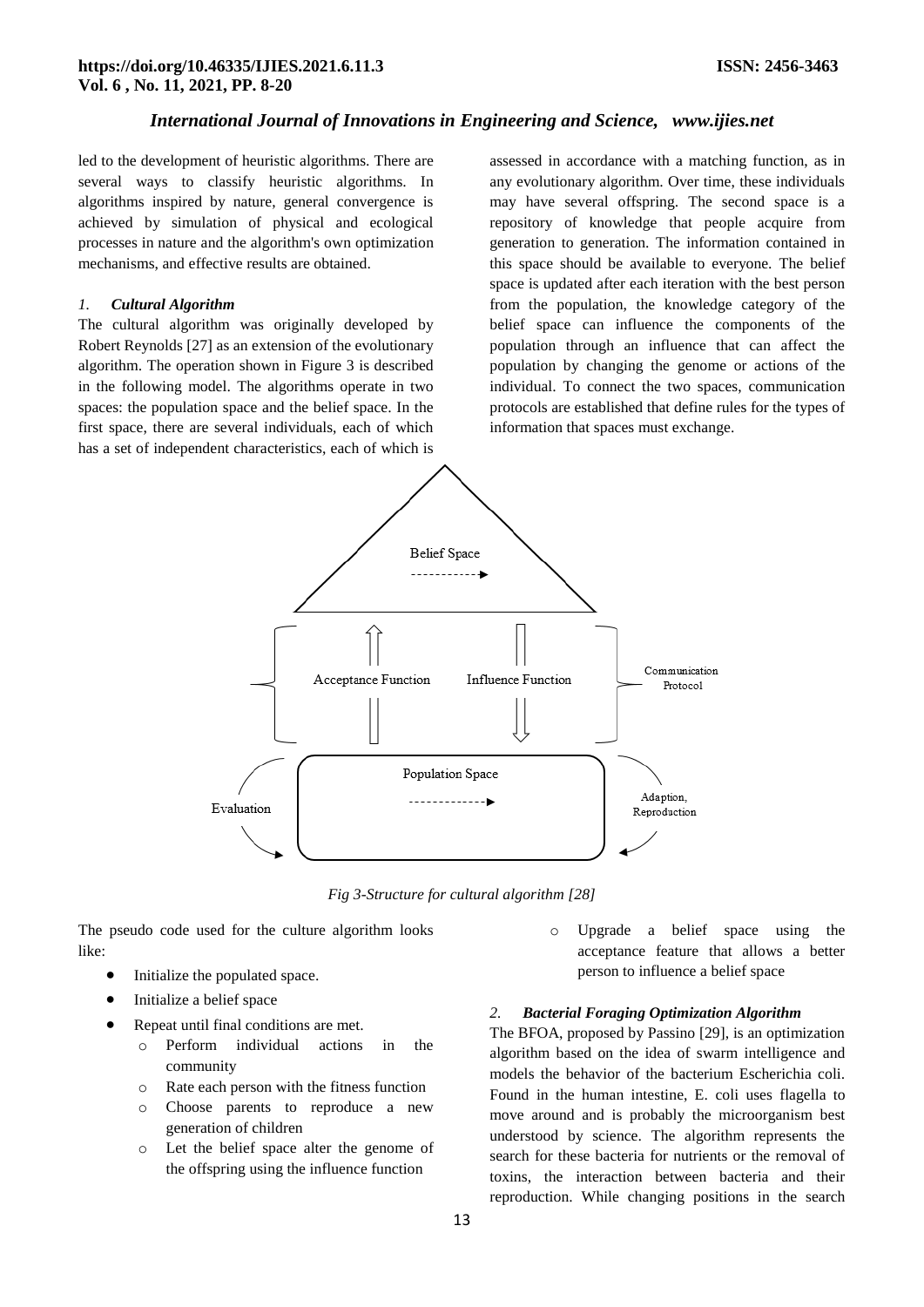space, which can have several dimensions, each individual in a population of bacteria encounters a certain combination of nutrients and toxins. In the optimization procedure, this combination is the value of the objective function that is intended to maximize or minimize when the state variables are the coordinates of the bacterium's position in a given iteration.

Four processes are implemented to model the behavior of the bacteria population while conducting the search. They are:

- Chemeotaxis,
- Swarming (the interaction between individuals in a swarm),
- Reproduction
- Elimination and Dispersion.

*Chemotaxis:* The bacteria's food search strategy is of the saltatory type and is directly related to its mobility. Among the types of bacteria, there are those that are independent of flagella to move and those that move through flagella, such as Escherichia coli. Biologists discovered in the mid-1970s that the movement of bacteria was not random, but rather attracted to or repelled from it by means of stimuli and called this behavior chemotaxis [29].

E. coli can move in two different ways: advancing in one direction or changing direction in a counterclockwise direction to advance (or swim), and clockwise to change direction (or tumble). It alternates between these two states during its life span, randomly changing direction, which allows the space to be scanned for nutrients. If the bacterium detects a gradient of nutrients, and advances towards the highest concentration, it tends to spend more time advancing than changing direction.

In this step of the algorithm, the change in the position of the bacteria is done by equation (21), where  $\Theta^i$  is the position of the  $i^{th}$  bacterium in the population,  $\phi(j)$  is the random direction taken after the somersault,  $C(i)$  is the size of the advance taken in the direction  $\phi(j)$ , j is the stage of the chemotaxis process,  $k$  is the stage of the reproduction process,  $l$  is the stage of the elimination and dispersion process.

$$
\Theta^{i}(j+1,k,l) = \Theta^{i}(j,k,l) + C(i) \times \phi(j)
$$
\n(21)

The cost  *is calculated, given by the objective function* for the bacterium  $i$  in the new position and the swarm interaction with the other bacteria is performed. If the cost of position  $\Theta^{i}(j + 1, k, l)$  is better than the cost of position  $\Theta^i(j,k,l)$ , the bacterium makes another size advance  $C(i)$  in the same direction  $\phi(j)$ . This process defines the scanning of the bacteria in a gradient and is repeated as long as the cost of the new position is better than the previous one or if the number of steps taken is less than  $N_s$ , initially adjusted.

The chemotaxis process is done for each of the  $N_{non}$ bacteria in the population and is repeated  $N_{ch}$  times.

*Swarming:* Several types of bacteria show swarm behavior. In the case of E. coli, when subjected to a stress condition, it releases a signal in the direction of the other bacteria. This signal can attract or repel the others, according to the situation in which it is submitted. In the optimization process, this interaction causes the value of the objective function for a bacterium, given by cost  $j$ , to receive a decrease (considering minimization as a standard) if it is attracting others or an increase if it is repelling.

Equation (22) shows the change caused in the cost value, where  $I_{cc}$  is the attraction / repulsion factor that bacteria  $i$  causes in the population  $P$ . A new interaction between individuals is made with each change of position.

$$
J(i, j + 1, k, l) = J(i, j + 1, k, l) + J_{cc} \left(\Theta^{i}(j + 1, k, l), P(j + 1, k, l)\right)
$$
\n(22)

This change in the values of the objective function creates a region in the search space around each bacteria. The other bacteria are attracted or reread according to that region. The value  $J_{cc}$  is given by equation (23), where  $p$  is the number of dimensions of the decision space,  $d_{attract}$  is the depth and  $w_{attract}$  is the width of the attractiveness region,  $h_{repel} = d_{attract}$  is the height and  $w_{repel}$  is the width of the repulsiveness region.

$$
J_{cc}(\Theta, P(j, k, l)) = \sum_{i=1}^{N_{pop}} J_{cc}^{i}(\Theta, \Theta^{i}(j, k, l))
$$
  
= 
$$
\sum_{i=1}^{N_{pop}} \left( -d_{attract} e^{-\text{Wattract} \Sigma_{m=1}^{p}(\Theta_{m} - \Theta_{m}^{i})^{2}}) \right)
$$
  
+ 
$$
\sum_{i=1}^{N_{pop}} \left( h_{repel} e^{-\text{Wrepel} \Sigma_{m=1}^{p}(\Theta_{m} - \Theta_{m}^{i})^{2}}) \right)
$$
(23)

The health value  $J_{health}$  of a bacteria *i*, given by equation (24), indicates how much nutrient it accumulates during the chemotaxis process. This value is used to select bacteria in the breeding stage.

$$
J_{health}^i = \sum_{j=1}^{N_{ch}+1} J(i, j, k, l)
$$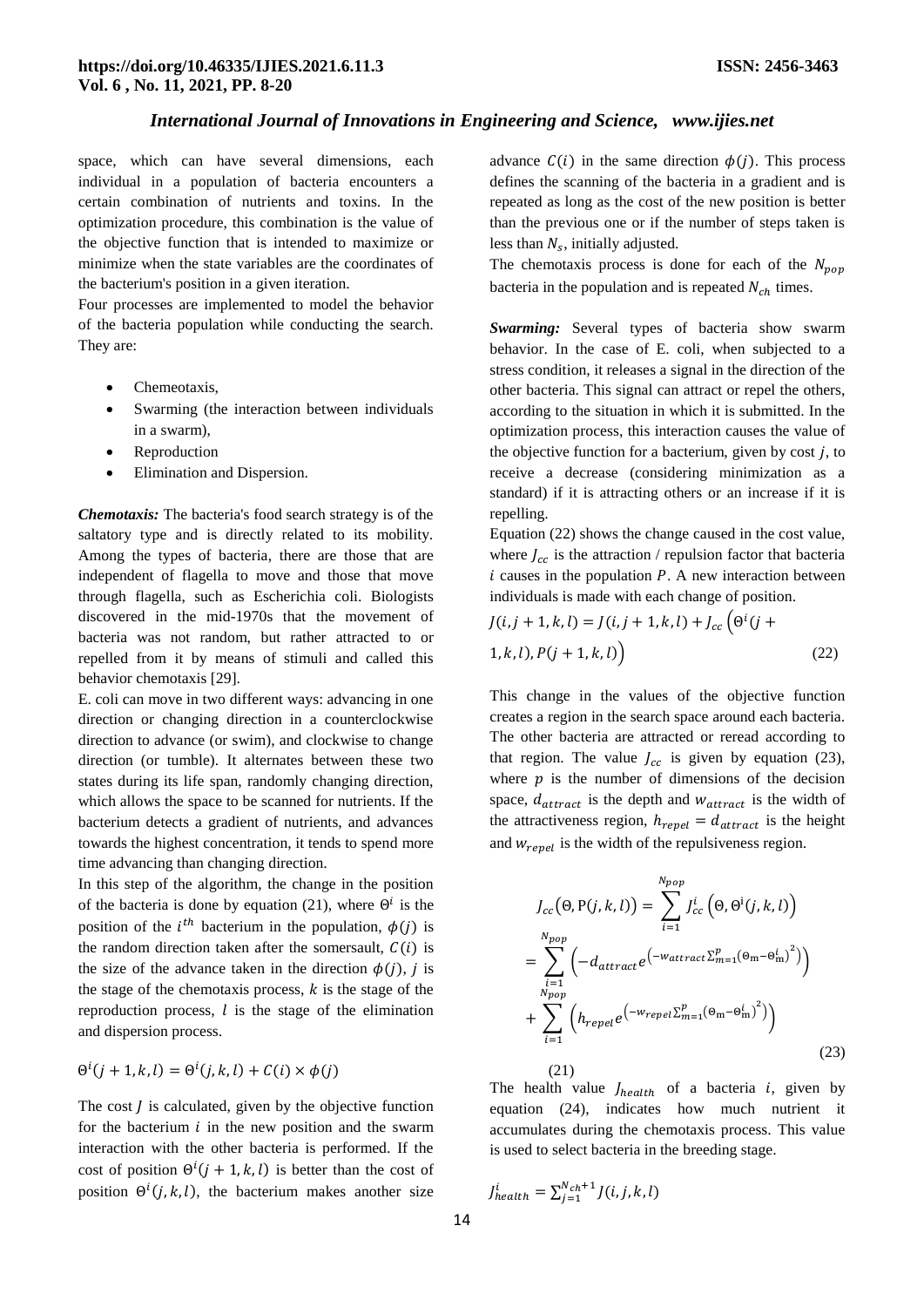*Reproduction:* Healthier bacteria that have accumulated more nutrients are more likely to reproduce. E. coli bacteria are prokaryotic bacteria and reproduce asexually, making a copy of the chromosome and dividing the cell in two, without mutations. Conversely, bacteria that absorbed less nutrients or failed to avoid toxins are eliminated.

To model this process, after all the stages of chemotaxis, the health values of all bacteria, given by the value  $J_{health}$ , are ordered in an increasing order. The set is divided into two and the half with the best health values survives, while the other half is replaced by the replica of the better half. The number of reproduction iterations is defined by the constant  $N_{rep}$  initially adjusted..

*Elimination and Dispersal:* The environment in which bacteria are looking for food can change gradually or instantly, causing some individuals to spread to other regions during this change.

In the iterations of this process, each bacterium is eliminated with a probability and another is randomly placed in the search space. This process is performed by  $N_{ed}$  iterations. A high value of  $N_{ed}$  increases the complexity of the solution, but also allows for a better scan of the search space, decreasing the chance of the solution found being a great location. The value of  $p_{ed}$ should not be large, as it would lead to an exhaustive search.

## **I. SIMULATION AND RESULTS**

Table 1: Simulation parameters

#### *A.* **Simulation Parameters**

| <b>Controller Type</b> | $K_P$  | $K_I$  | $K_D$  |
|------------------------|--------|--------|--------|
| P                      | 0.0574 |        |        |
| PI                     | 0.0623 | 0.0138 |        |
| <b>PID</b>             | 0.0891 | 0.0814 | 3.1239 |

# *B.* **Simulation Results**



*Fig 4- Simulink diagram for proposed load frequency controller*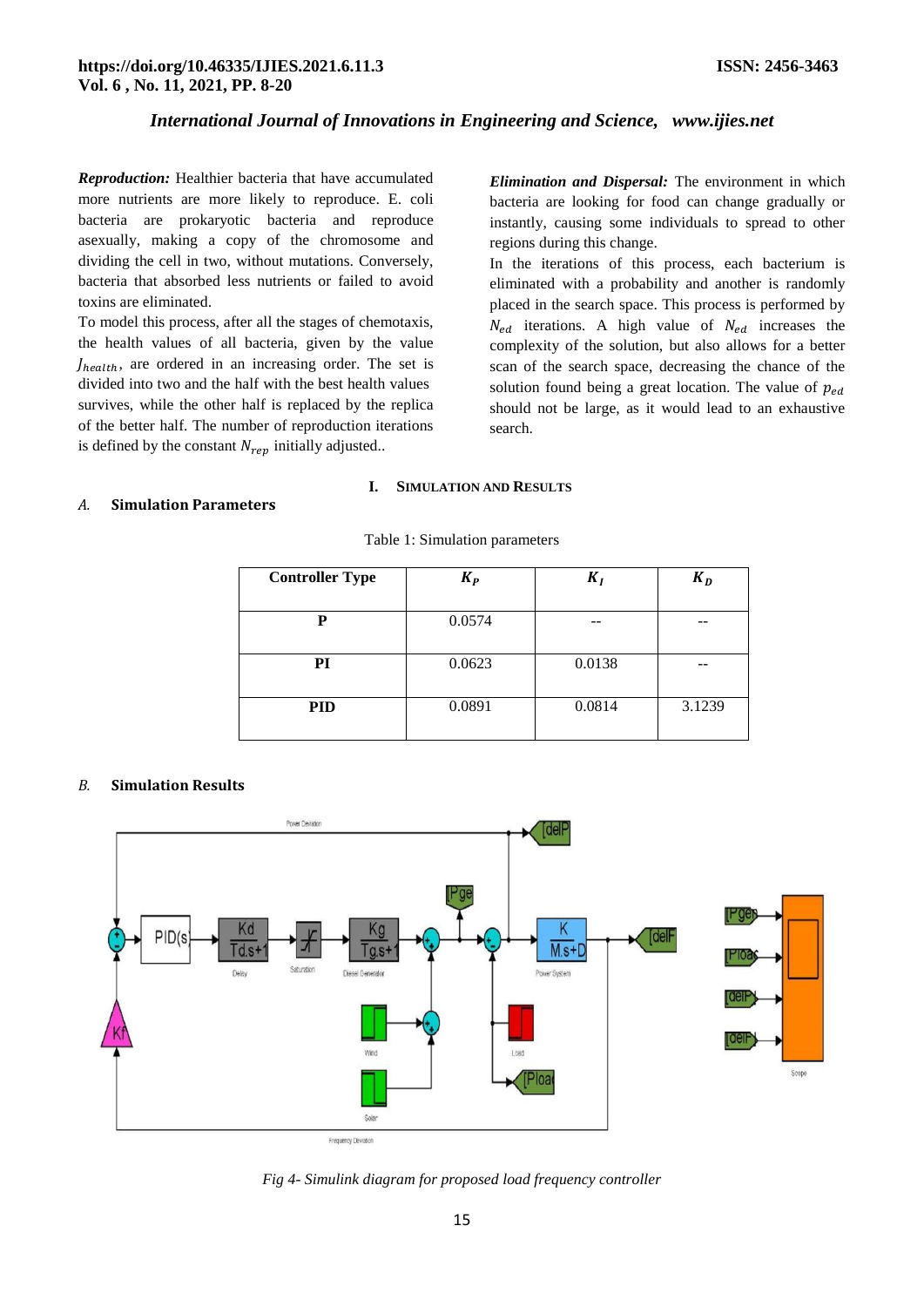

*Fig 5-Power generation in system with P, PI and PID using Bacterial Foraging Optimization* 



*Fig 6-Power deviation in system with P, PI and PID using Bacterial Foraging Optimization*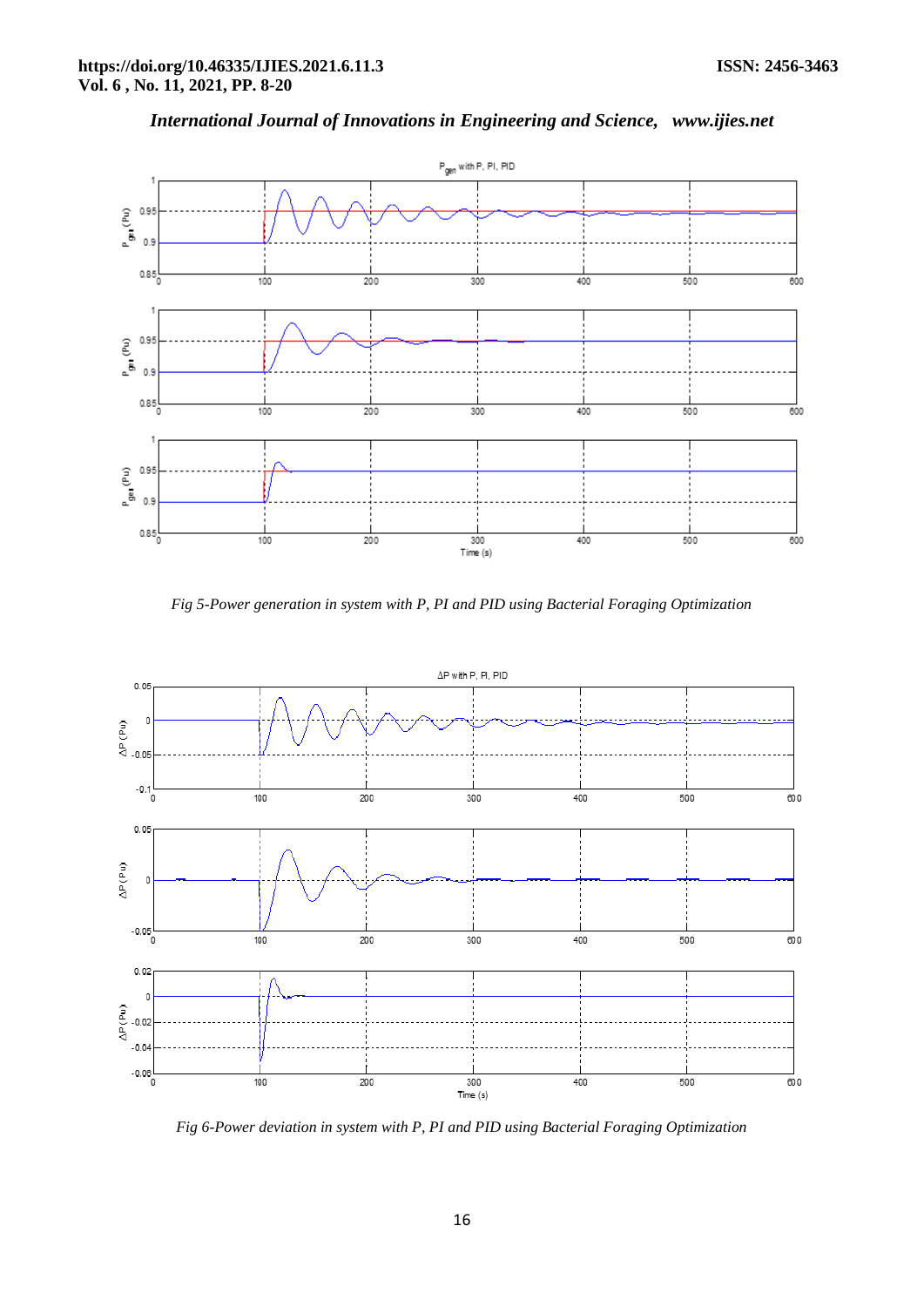

*Fig 7- Frequency deviation in system with P, PI and PID using Bacterial Foraging Optimization*



*Fig 8- Power generation in system with P, PI and PID using Cultural Algorithm*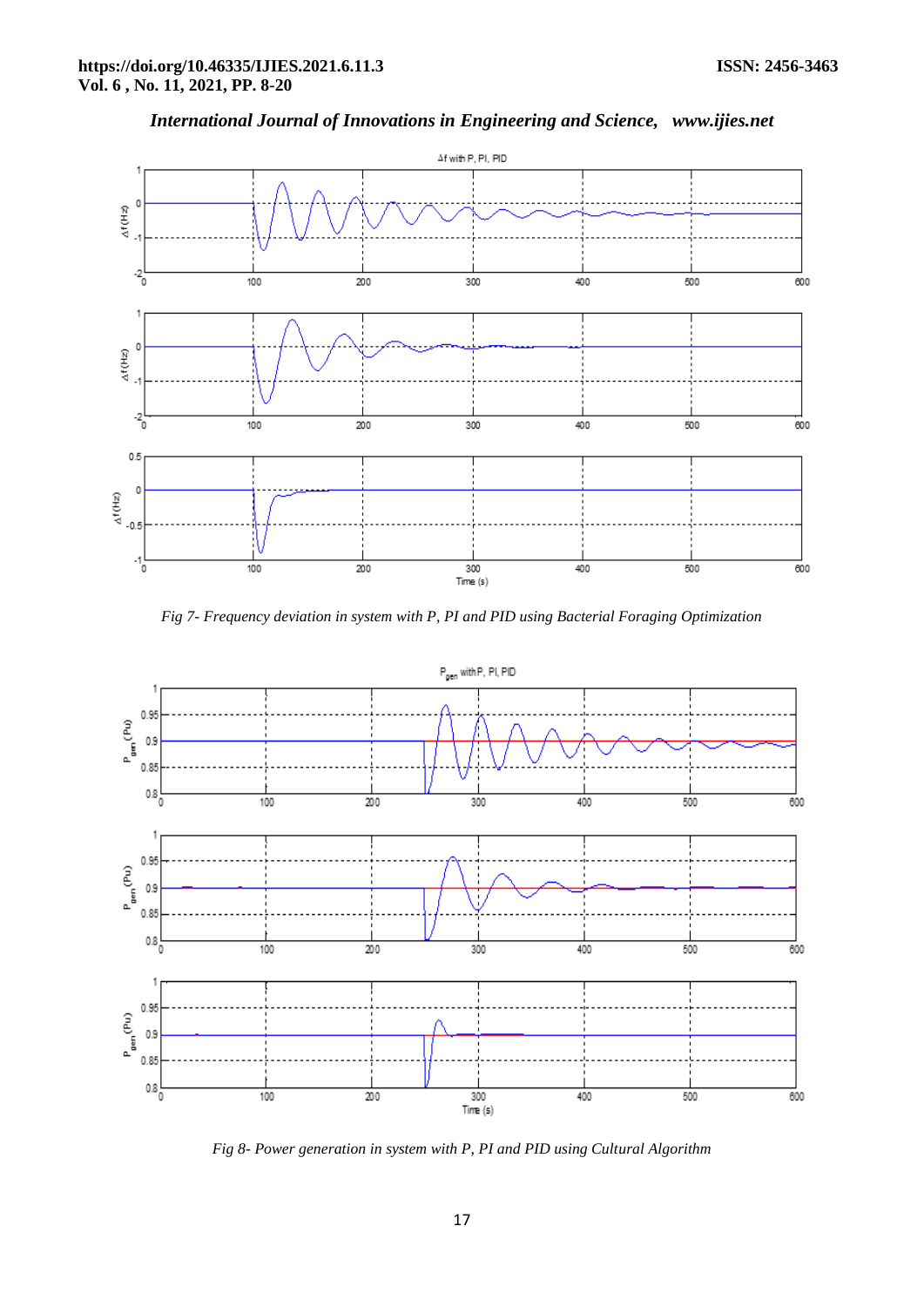



*Fig 10-Frequency deviation in system with P, PI and PID using Cultural Algorithm*

## **III - CONCLUSION**

In this paper, the P, PI and PID controllers are designed for load frequency control in a two-area power system. For this purpose, the two-area power system was modeled in MATLAB 2019a and the response of P, PI and PID controllers in case of load change in the system was examined. According to these results, it is understood that the load frequency control with PID controller gives much better results than the traditional P and PI controllers in terms of maximum distortion. With the use of the objective function, the dynamic response of the system has been improved as a result of optimization, and the system control has been brought optimally and the efficiency of load-frequency control has been increased. However, with the use of cultural algorithm, the tuning process could be performed in a shorter time compared to BFOA algorithm due to the simplicity of the algorithm, the need for fewer lines of code, and the ability to converge to the result with less iteration. From analyzing the simulation result, it was found that the cultural algorithm outperforms the BFOA algorithm.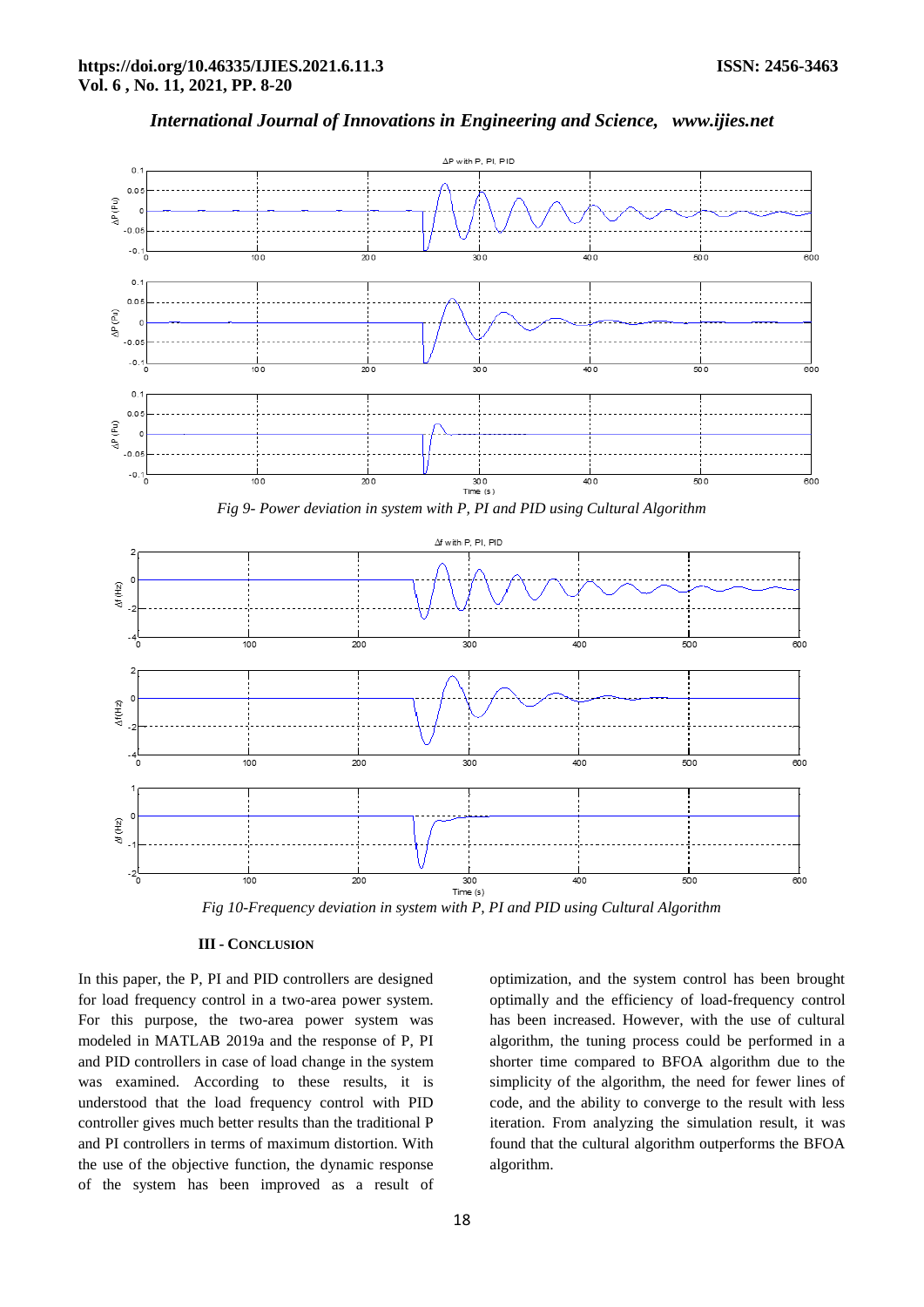## **REFERENCES**

- [1] *Aguero, J.R., Khodaei, A. and Masiello, R., 2016. The utility and grid of the future: Challenges, needs, and trends. IEEE Power and Energy Magazine, 14(5), pp.29-37.*
- [2] *Gamboa, S. and Orduña, E., 2015, February. Hierarchically distributed architecture for large-scale integrated WAMPAC system. In 2015 International Conference on Electronics, Communications and Computers (CONIELECOMP) (pp. 16-20). IEEE.*
- [3] *Choudhary, K. and Singh, B., 2019. Load Frequency Control in Two Area Power Systems Integrated with SMES Combination using Fuzzy-PID and ANFIS Controller.*
- [4] *Xu, H., Yao, J., Nan, G., Yu, Y.J., Yang, S.C. and ZHAI, M., 2018. New features of application function for future dispatching and control systems. Automation of Electric Power Systems, 42(1), pp.1-7.*
- [5] *Zhang, W. and Fang, K., 2017. Controlling active power of wind farms to participate in load frequency control of power systems. IET Generation, Transmission & Distribution, 11(9), pp.2194-2203.*
- [6] *Abdulraheem, B.S. and Gan, C.K., 2016. Power system frequency stability and control: Survey. International Journal of Applied Engineering Research, 11(8), pp.5688-5695.*
- [7] *Özdemir, M.T., Öztürk, D., Eke, Ī., Çelik, V. and Lee, K.Y., 2015. Tuning of optimal classical and fractional order PID parameters forAutomatic generation control based on the bacterial swarm optimization. IFAC-PapersOnLine, 48(30), pp.501-506.*
- [8] *Singh, K. and Shankar, G., 2016, March. PID parameters tuning using modified particle swarm optimization and its application in load frequency control. In 2016 IEEE 6th International Conference on Power Systems (ICPS) (pp. 1-6). IEEE.*
- [9] *Gheisarnejad, M., 2018. An effective hybrid harmony search and cuckoo optimization algorithm based fuzzy PID controller for load frequency control. Applied Soft Computing, 65, pp.121-138.*
- [10] *Dhillon, S.S., Lather, J.S. and Marwaha, S., 2016. Multi objective load frequency control using hybrid bacterial foraging and particle swarm optimized PI controller. International Journal of Electrical Power & Energy Systems, 79, pp.196-209.*
- [11] *Abo-Elyousr, F.K., 2018, December. Load frequency controller with virtual inertia generator for interconnected power systems via artificial bee colony. In 2018 Twentieth International Middle East Power Systems Conference (MEPCON) (pp. 367-372). IEEE.*
- [12] *Abd-Elazim, S.M. and Ali, E.S., 2018. Firefly algorithm-based load frequency controller design of a two area system composing of PV grid and thermal*

*generator. Electrical Engineering, 100(2), pp.1253- 1262.*

- [13] *Safi, S.J., Tezcan, S.S., Eke, I. and Farhad, Z., 2018. Gravitational search algorithm (GSA) based PID controller design for two area multi-source power system load frequency control (LFC). Gazi University Journal of Science, 31(1), pp.139-153.*
- [14] *Barisal, A.K., 2015. Comparative performance analysis of teaching learning based optimization for automatic load frequency control of multi-source power systems. International Journal of Electrical Power & Energy Systems, 66, pp.67-77.*
- [15] *Guha, D., Roy, P.K. and Banerjee, S., 2016. Application of krill herd algorithm for optimum design of load frequency controller for multi-area power system network with generation rate constraint. In Proceedings of the 4th International Conference on Frontiers in Intelligent Computing: Theory and Applications (FICTA) 2015 (pp. 245-257). Springer, New Delhi.*
- [16] *Alam, M.S., Singh, A. and Guha, D., 2016, January. Optimal solutions of load frequency control problem using oppositional krill herd algorithm. In 2016 IEEE First International Conference on Control, Measurement and Instrumentation (CMI) (pp. 6-10). IEEE.*
- [17] *Pandey, S.K., Mohanty, S.R. and Kishor, N., 2013. A literature survey on load–frequency control for conventional and distribution generation power systems. Renewable and Sustainable Energy Reviews, 25, pp.318-334.*
- [18] *Díaz-González, F., Hau, M., Sumper, A. and Gomis-Bellmunt, O., 2014. Participation of wind power plants in system frequency control: Review of grid code requirements and control methods. Renewable and Sustainable Energy Reviews, 34, pp.551-564.*
- [19] *Mohanty, B., 2015. TLBO optimized sliding mode controller for multi-area multi-source nonlinear interconnected AGC system. International Journal of Electrical Power & Energy Systems, 73, pp.872-881.*
- [20] *Shiva, C.K. and Mukherjee, V., 2015. Automatic generation control of interconnected power system for robust decentralized random load disturbances using a novel quasi-oppositional harmony search algorithm. International Journal of Electrical Power & Energy Systems, 73, pp.991-1001.*
- [21] *Ali, E.S. and Abd-Elazim, S.M., 2010. Optimal PID tuning for load frequency control using bacteria foraging optimization algorithm. ACE, 2, p.1.*
- [22] *Panda, S., Mohanty, B. and Hota, P.K., 2013. Hybrid BFOA–PSO algorithm for automatic generation control of linear and nonlinear interconnected power systems. Applied Soft Computing, 13(12), pp.4718- 4730.*
- [23] *Oozeer, M.Y. and Ramjug-Ballgobin, R., 2018, November. Optimization of Load Frequency Control*